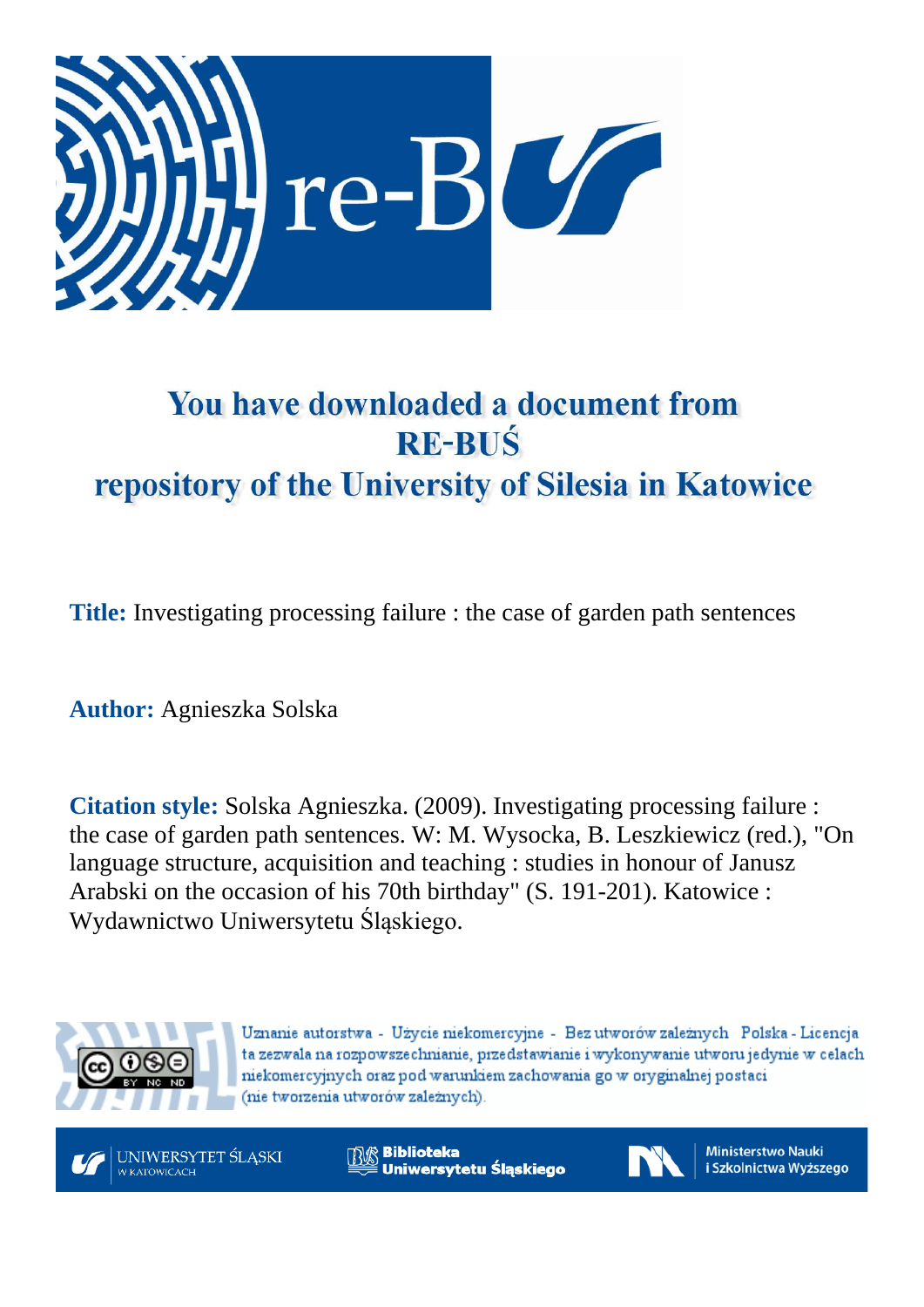# INVESTIGATING PROCESSING FAILURE: THE CASE OF GARDEN PATH SENTENCES

*Agnieszka Solska*

# 1. INTRODUCTION

Unlike other models of utterance interpretation, the cognitively-grounded model proposed by SPERBER and WILSON (1995), known as the relevance theory, claims to offer tools which can be applied to the investigation of utterance comprehension not only at the context-sensitive pragmatic level of drawing inferences from available inputs but also at the subpragmatic level of linguistic decoding. In this paper I will report on an empirical study conducted to determine what insights the model can reveal about the nature of the cognitive processes responsible for the recovery of linguistically encoded meanings and how well it can account for the processing failure caused by linguistic rather than pragmatic factors.

## 2. DATA

When looking for the linguistic data that would cause the normally smooth process of linguistic decoding to be disrupted it was perhaps inevitable to settle on the so-called garden path sentences, which have long been used as test material by psychologists and psycholinguists in their attempts to gain insight into natural language processing (CHRISTIANSON et. al., 2001, FERREIRA and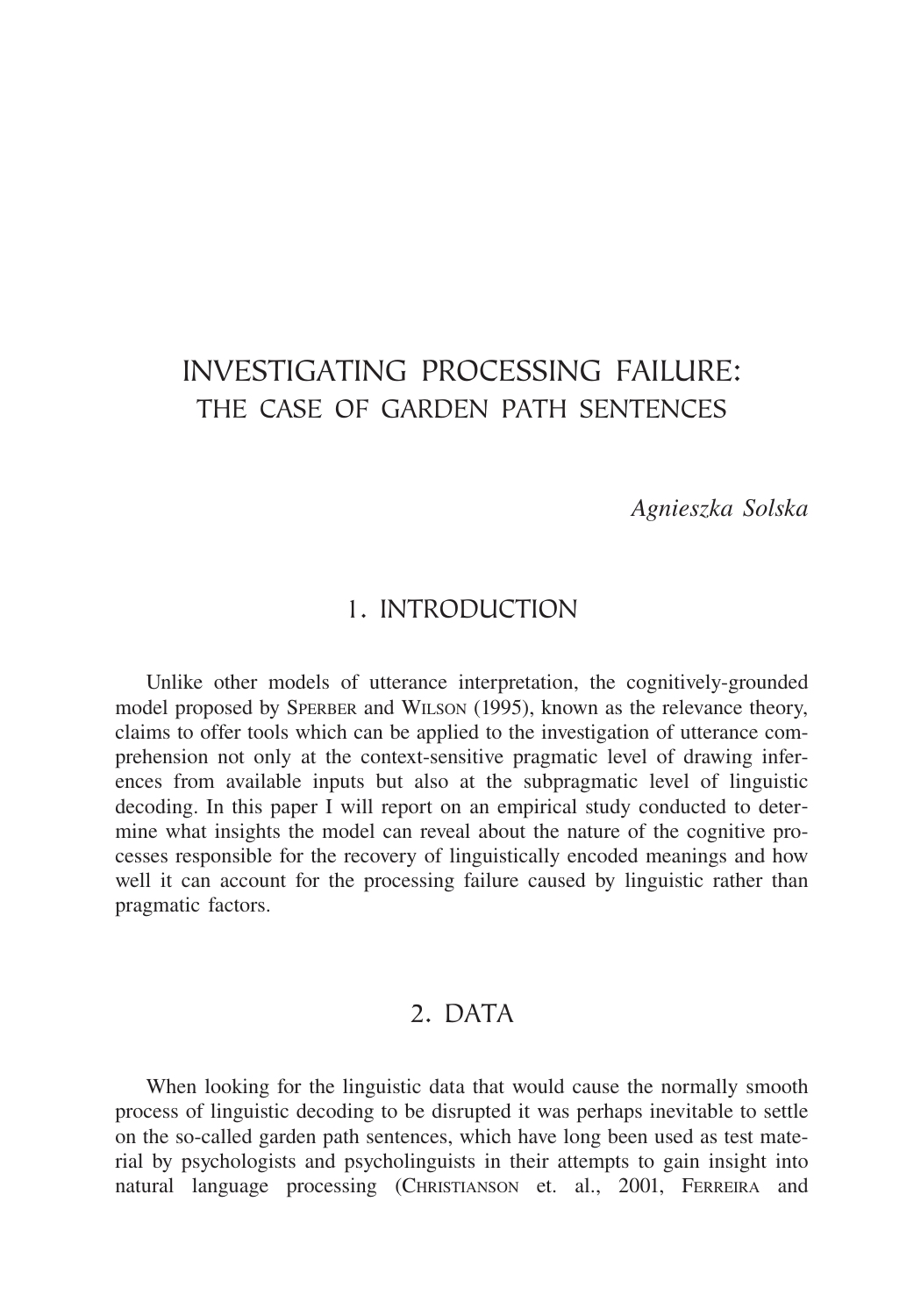HENDERSON, 1991; FRAZIER and RAYNER, 1982). Ten such sentences, listed below together with their unambiguous paraphrases, were used in the study.

- (1) *While John hunted the deer ran into the woods*. (i.e. '*The deer ran into the woods, while John hunted*'.) (2) *The horse raced past the barn fell*. (i.e. '*The horse which was raced [by someone] past the barn fell [down]*'.) (3) *I convinced her children are noisy*. (i.e. '*I convinced her that children are noisy*'.) (4) *Mary gave the child the dog bit a bandage*. (i.e. '*Mary gave a bandage to the child whom the dog bit*'.) (5) *The old man the boat*. (i.e. '*The boat is manned by old people*'.) (6) *Fat people eat accumulates*. (i.e. '*[The] fat [which] people eat accumulates [in their bodies]*'.) (7) *The girl told the story cried*. (i.e. '*The girl to whom the story was told cried*'.) (8) *The man who whistles tunes pianos*. (i.e. '*The man who whistles is a piano tuner*'.) (9) *Tommy got fat spattered on his arm*. (i.e. '*Someone spattered fat on Tommy's arm*'.) (10) *While Anna dressed the baby sat up on the bed*.
	- (i.e. '*The baby sat up on the bed, while Anna dressed*'.)

Despite being grammatically correct, garden path sentences entice the comprehender to consider a specific parse, hence one interpretation, only to force him to relinquish it and search for another. For instance, sentence (1) induces the reader to treat the word *hunted* as a transitive verb followed by the object noun phrase *the deer*. Such an interpretation turns out to be incorrect when he reaches the verb *ran*, which seems to lack a subject and which acts like an error signal indicating that the reader's initial assumption was mistaken. This causes the reader to backtrack and attempt to reinterpret the sentence. Only some readers will succeed in correctly reanalyzing *the deer* as the subject of the main clause preceded by a subordinate clause in which the verb *hunted* is used intransitively. As I observed elsewhere (SOLSKA, forthcoming), apart from the rare cases when the addressee does not fall into the verbal trap and correctly interprets the sentence at first pass, the stages in the on-line recovery of the linguistic meaning of a typical garden path sentence may be schematically represented in the way shown in Figure 1 below: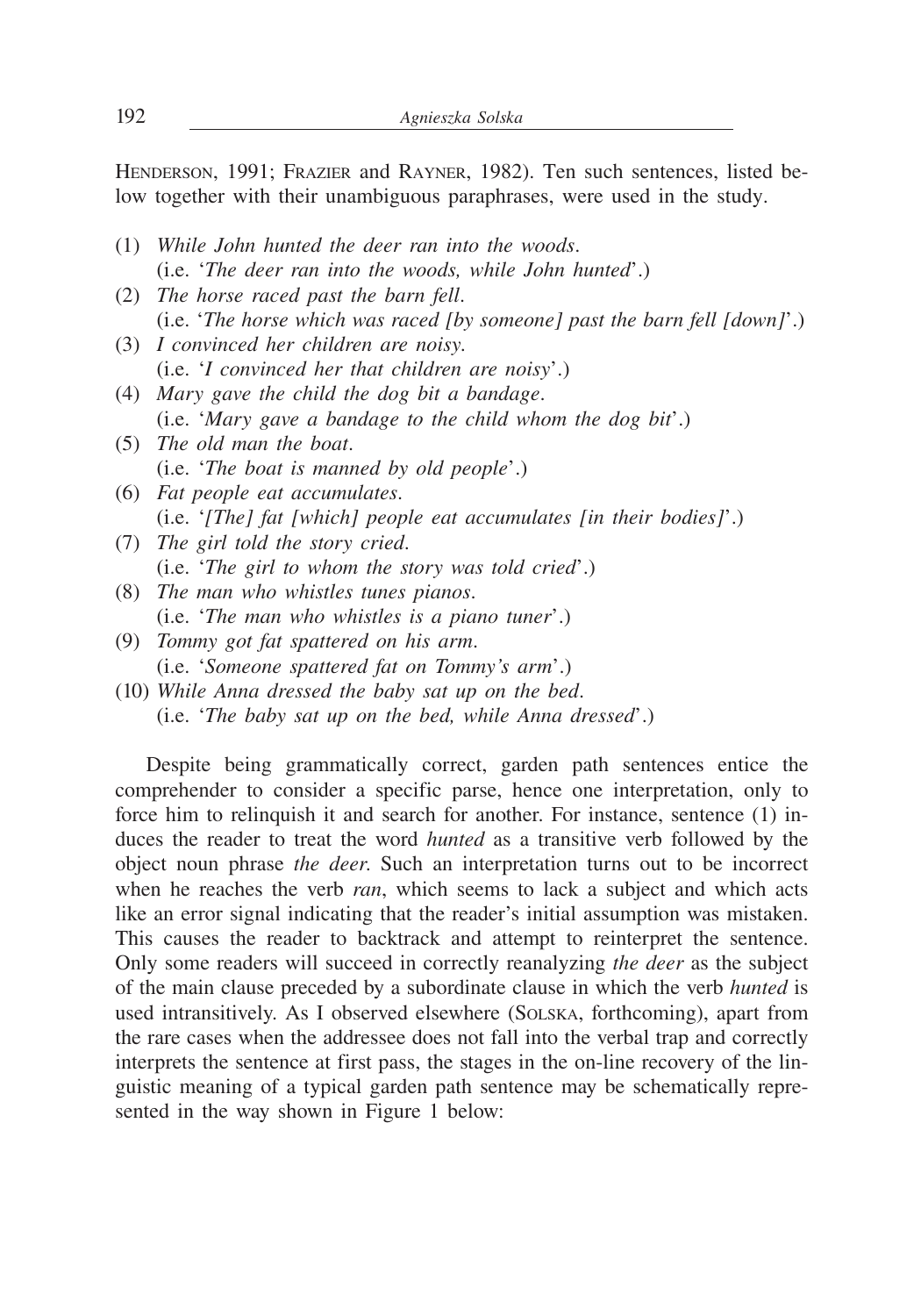

Fig. 1. Stages in the on-line recovery of the linguistic meaning of a garden path sentence

Structurally, the 10 sentences are quite diverse. Two of them, i.e. (4) and (5), are simple, the rest are complex sentences. Sentences (1) and (10) contain a fronted adverbial clause. Sentences (2) and (7) both have subjects postmodified by a non-finite passive participle relative clause. Sentences (6) and (8) both have subjects postmodified by a finite relative clause. In sentence (3) the main verb is followed by a *that*-clause complement and sentence (9) represents the so-called experiential *get* construction.

The feature which they all share and which is often held to be the reason why they are difficult to parse (PRITCHETT, 1992) is the occurrence of a local ambiguity in their grammatical structure. Such an ambiguity creates a place of indeterminacy sustaining more than one interpretation, only one of which will turn out to be viable. Thus the fronted subordinate clause in sentences (1) and in (10) creates uncertainty as to whether a noun phrase should be treated as the object of the preceding subordinate clause verb or as the subject of the main clause verb. In sentences (2) and (7) the verb directly following the subject noun phrase can be interpreted as the past tense form of the main verb of the sentence or as a passive participle in a non-finite relative clause modifying the subject. In sentence (3) it is not clear what constitutes the complement of the verb *convinced* and in sentence (4), what constitutes the object or objects of the verb *give*. In (5) the garden path effect is caused by the lexical ambiguity of 2 elements, i.e. *old*, which can be treated either as an adjective or a noun, and *man*, which can be treated either as a noun or a verb. In (8) it arises due to the possible verbal or nominal reading of the word *tunes*, and in (9) it is caused by the possible adjectival or nominal reading of the word *fat*.

#### 3. THEORETICAL BACKGROUND

On the relevance-theoretic view, utterance interpretation is primarily a cognitive phenomenon. It is regulated by the so-called Cognitive Principle of Rele-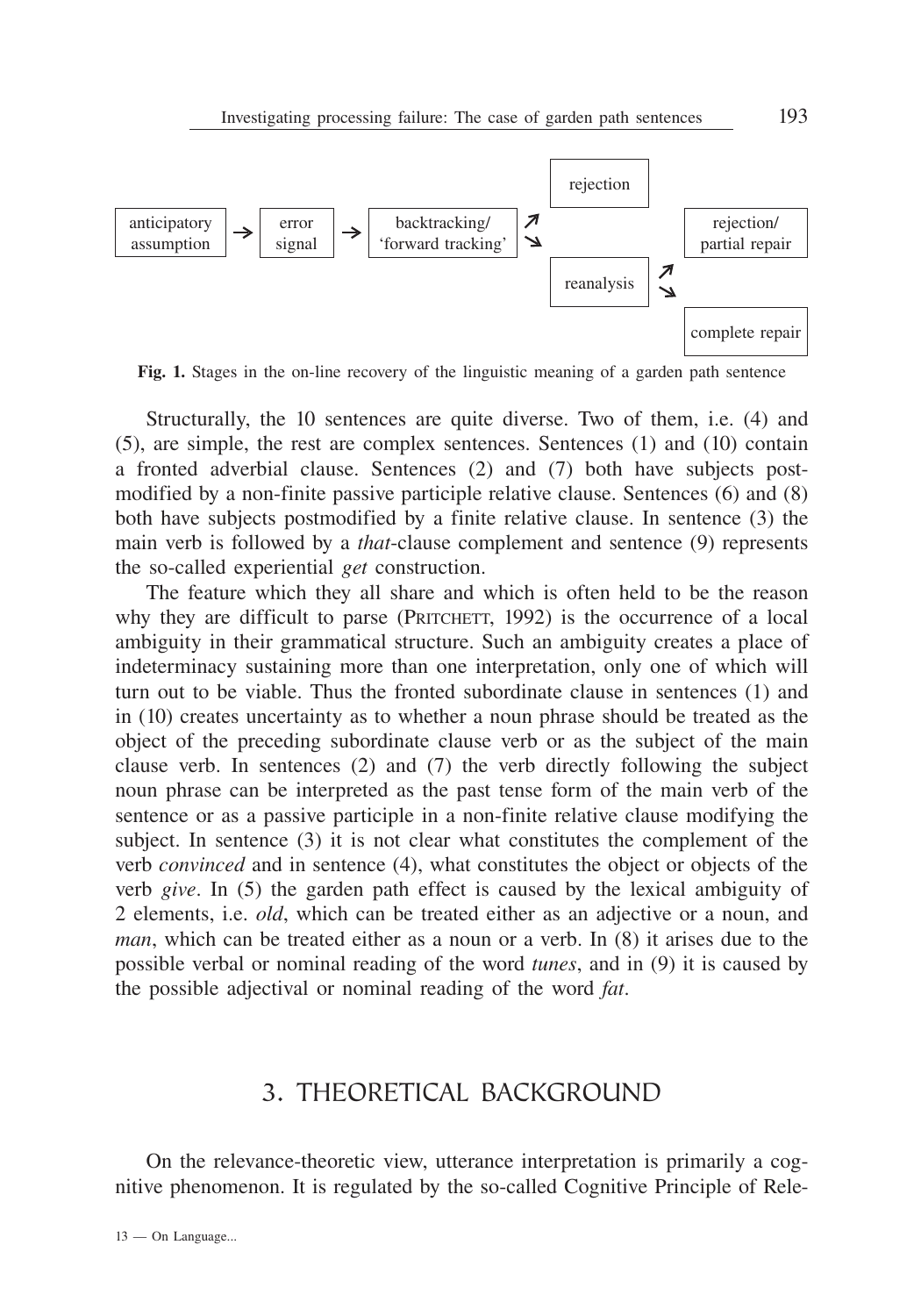vance (SPERBER and WILSON, 1986/1995: 260), according to which the comprehender processing any kind of input (whether visual, auditory or linguistic) attempts to derive maximum cognitive effects while exerting the lowest possible processing effort. This basic tenet of the theory predicts that structures which require the comprehender to process again already processed information in order to revise previously taken assumptions must increase the cost of achieving cognitive effects. As a result such structures are less relevant to the individual and more likely to lead to a processing failure.

Unlike other cognitive stimuli, verbal messages are believed to be intentional and the mere fact that they have been produced is supposed to signal to the addressee that they are going to yield enough cognitive effects to be worth the effort he might put into processing them. This axiom, known as the Communicative Principle of Relevance (SPERBER and WILSON, 1986/1995: 260) determines which interpretations of an utterance are likely to be accepted or rejected by the addressees.

In the process of utterance comprehension the addressee conducts two types of mental activities, namely linguistic decoding and pragmatic inference. He decodes utterances into structured sets of encoded concepts, i.e. into logical forms, which provide input to the processes of constructing the hypotheses about the explicitly and implicitly communicated assumptions making up speaker meaning. In doing so the addressee follows a procedure of taking a path of least effort in computing cognitive effects, during which he tests hypotheses as they become available to him and stops as soon as his expectations of relevance are satisfied (WILSON and SPERBER, 2003: 13).

In the case of garden path sentences it is the automatic recovery of linguistically encoded meanings that goes awry so it is at this at this level that we need to search for the factors which hamper comprehension. The relevance-theoretic view is that, while recovering the meaning of the linguistically encoded elements, hearers gain access to information about the concepts encoded by individual words and to procedural information about how to manipulate these concepts (BLAKEMORE, 2002). More specifically, on encountering a content word, the addressee gains access to three types of information:

- the so-called lexical entry of a concept makes available information about the lexical and grammatical properties of the word that encodes the concept,
- the logical entry specifies inference rules which apply to the logical forms of which that concept is a constituent,
- the encyclopedic entry of the concept contains knowledge about the objects, events or properties that instantiate the concept, including folk and specialist assumptions, cultural beliefs and personal experiences stored in the form of propositional representations, scenarios or scripts and mental images.

When working out meanings of utterances the addressee draws from the three entries of the concepts which provide the raw material for the logical form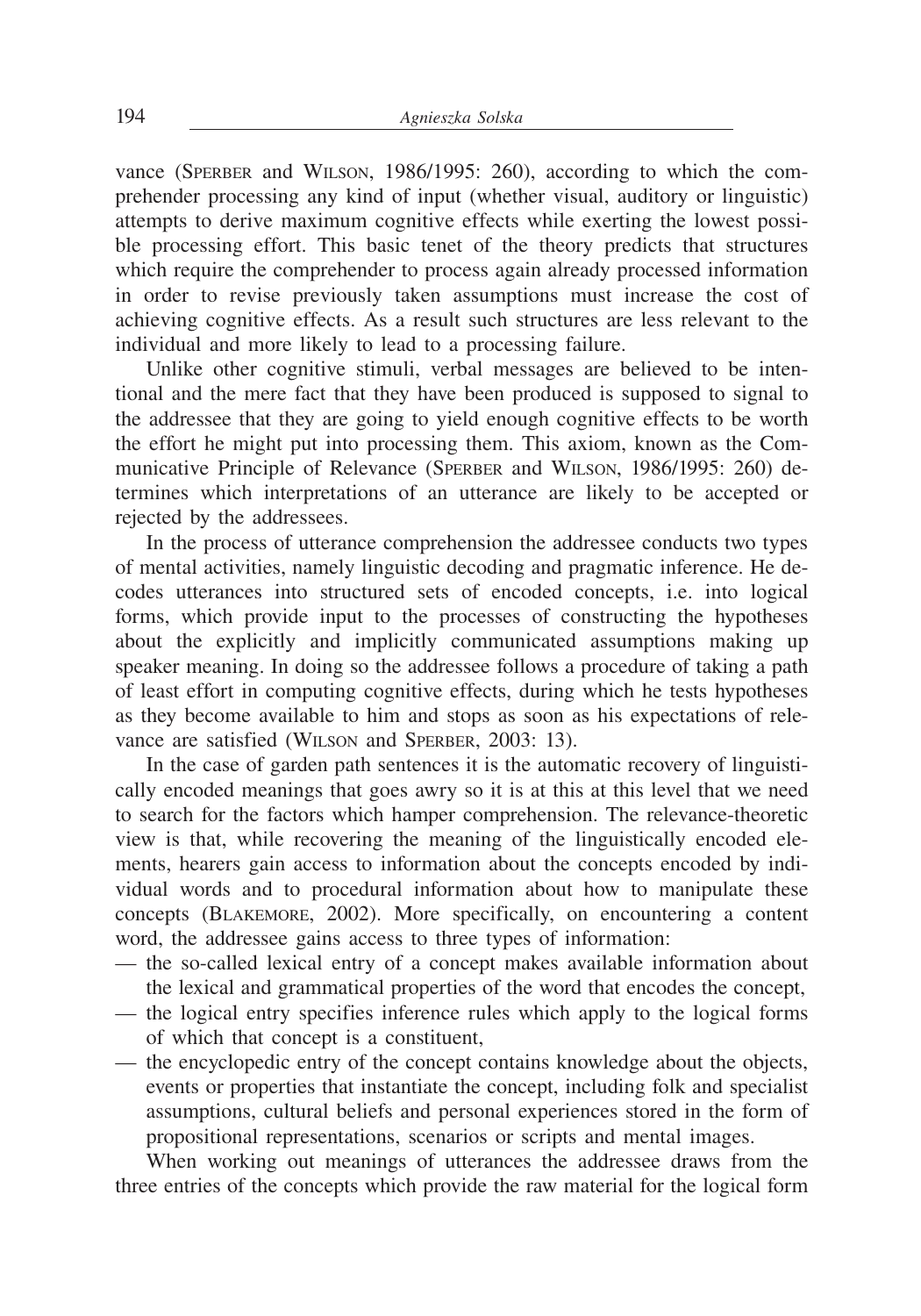he is trying to construct and searches for the most accessible interpretation yielding satisfactory contextual effects. As I argued elsewhere (SOLSKA, forthcoming), the linguistically encoded concepts in garden path sentences tend to activate particularly strongly the type of information that will cause the comprehender to form wrong assumptions about the content of the utterance. This means that the garden path effect is triggered by the same mechanisms which usually lead to the effortless comprehension of verbal inputs.

#### 4. RESEARCH DESCRIPTION

Since the aim of the study was to investigate failure to process linguist inputs, it seemed advisable to use informants who might be expected not to succeed in a comprehension task, for instance people who have achieved a relatively, though not outstandingly high command of English. The informants thus selected were 87 native speakers of Polish, aged 20—25, attending the second year of their studies either at the English Department of the University of Silesia or at the Teacher Training College in Sosnowiec. Their level of proficiency in English was comparable with the requirements for the Cambridge Advanced Examination of English.

The study was conducted on four groups of students in two phases:

- in 2006 it was administered to a group of 22 university students and to a group 26 college students who had just completed the first three semesters of their studies; both of these groups consisted of high school graduates who were the last ones to take an entrance examination to either the university or the college,
- in 2008 the study was administered to a group of 18 university students and to a group of 21 college students about to complete the fourth semester of their studies; the students in these two groups were the first high school leavers not required to take entrance examinations.

Such a choice of subjects was motivated by the assumption that students who had been required to prepare for the entrance examination would have had more practice in manipulating diverse structures of English. Another assumption was that an extra semester of studies would have made the 2008 groups more likely to recognize structures occurring in the test sentences, such as clausal complements of verbs, participles used in non-finite clauses or constructions with experiential *get*.

Each subject was presented with a list of ten sentences listed above. The sentences were not accompanied by the paraphrases making their meanings clear. However, Polish equivalents of some potentially difficult words (*deer*, *to*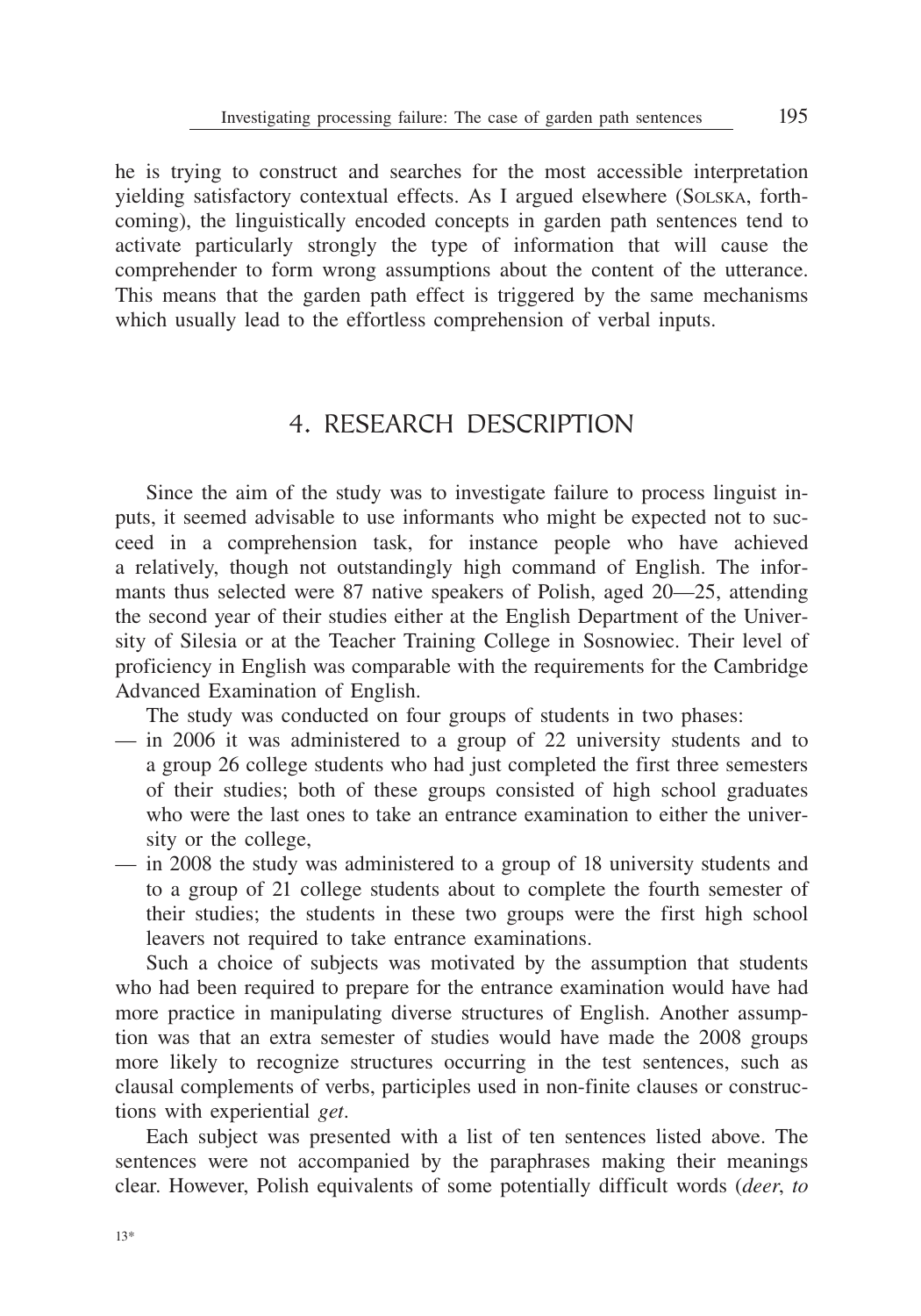*race*, *barn*) were provided. The written instruction read: "Decide if the following sentences are grammatically correct or not. Translate the correct sentences into Polish. Mark incorrect sentences as WRONG and, if possible, try to correct them". Asking students to translate and to rephrase sentences was believed to yield responses clearly indicating whether each subject managed to analyse the sentence correctly. The study was administered to small sets of 10 to 20 participants, which allowed the researcher to observe the subjects and make sure they did not communicate with each other.

It turned out that relatively few subjects followed the instruction and provided the translations of what they considered to be correct sentences. In quite a few cases, paraphrases were provided even for sentences believed to be correct. Quite often a subject merely inserted a disambiguating comma in the sentences printed on the test sheet. The following responses were interpreted as evidence of processing failure on the part of the subject:

- marking a sentence as wrong,
- leaving a sentence untranslated,
- providing an incorrect translation of an entire sentence, e.g. translating (3) as *Przekonałem ją, że jej dzieci są hałaśliw*e, or translating (7) as *Dziewczynka płakała, opowiadając historię*,
- providing an incorrect translation of a sentence fragment, e.g. *Grubi ludzie* in (6) or *Tomek utył* in (9),
- rephrasing a sentence in a way which left the ambiguity unresolved, e.g. changing *hunted* to *was hunting* in (1) or changing *dressed* to *was dressing* in (10),
- inserting a comma in a wrong place e.g. after the word *deer* in sentence (1) or after the word *baby* in sentence (10),
- crossing out words in the sentences, e.g. crossing out the word *fell* in sentence  $(2)$ ,
- rephrasing a sentence in a way that changed its meaning, e.g. rephrasing (7) as *The girl cried when she told the story*, or rephrasing (2) as *While the horse was racing, the barn collapsed*,
- adding an unnecessary word changing the meaning of the sentence, e.g. adding a verb in (5), as in *The old man had/bought a boat*, adding a relative pronoun in (7), i.e. *The girl who told the story cried*, or adding a conjunction in (2), i.e. *The horse raced past the barn and fell*.

The following answers were interpreted as evidence that the participant succeeded in achieving a successful repair or maybe even managed to successfully interpret the sentence on the first attempt:

- providing a correct translation, e.g. translating sentence (4) as *Mary dała bandaż dziecku ugryzionemu przez psa*,
- rephrasing a sentence in a way that unambiguously brought out its meaning. e.g. rephrasing (4) as *Mary gave a bandage to the child bitten by the dog*,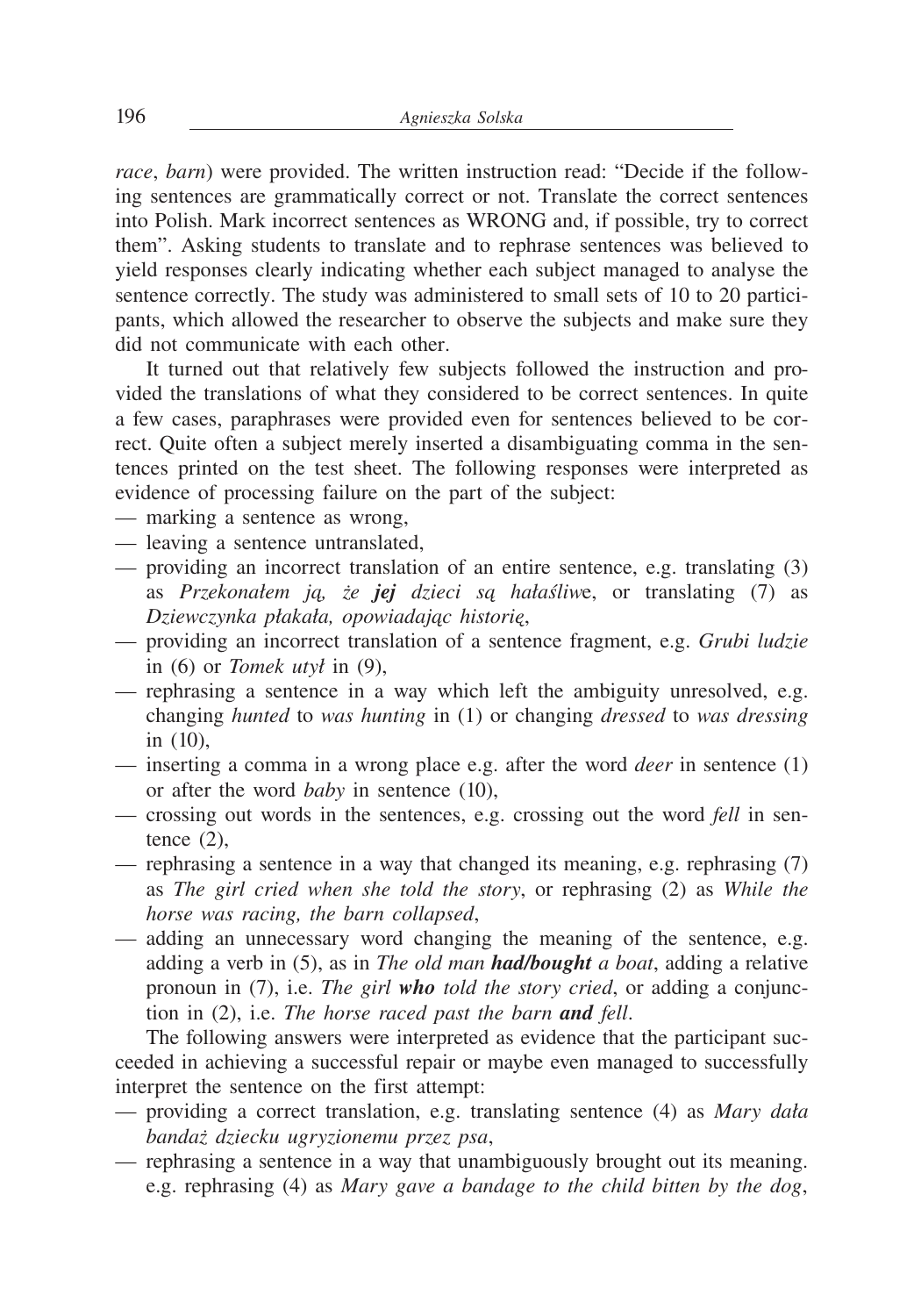- disambiguating a sentence by inserting a comma, e.g. after *hunted* in sentence (1) or after *dressed* in sentence (10),
- adding a subordinating conjunction or a relative pronoun, e.g. inserting *that* after the word *convinced* in (3) or adding either *which* or *that* after *fat* in (6),
- providing a translation with the key word given a somewhat inaccurate yet close enough sense, e.g. translating (5) as *Starzy ludzie zaludniają łódź*.

The results of the study are given in Table 1 below, with the sentences listed according to their relative degree of difficulty:

Failures to repair [%] Sentences University students 2006 College students 2006 University students 2008 College students 2008 Average for each sentence Sentence (2) *The horse raced past the barn fell*  $100.00 \mid 100.00 \mid 100.00 \mid 100.00 \mid 100.00$ Sentence (5) *The old man the boat* 90.91 | 100.00 | 100.00 | 96.67 | 96.88 Sentence (7) *The girl told the story cried* 95.45 92.31 94.44 100.00 95.83 Sentence (6) *Fat people eat accumulates* | 95.45 | 92.31 | 83.33 | 96.67 | 92.71 Sentence (4) *Mary gave the child the dog bit a bandage* | 95.45 | 100.00 | 66.67 | 76.67 | 85.42 Sentence (10) *While Anna dressed the baby sat up on the bed* 90.91 92.31 72.22 76.67 83.33 Sentence (1) *While John hunted the deer ran into the woods* 68.18 68.18 65.38 77.78 66.67 68.75 Sentence (3) *I* convinced her children are noisy  $\begin{array}{|l|c|c|c|c|c|} \hline 68.18 & 80.77 & 61.11 & 60.00 & 67.71 \hline \end{array}$ Sentence (9) *Tommy got fat spattered on his arm*  $\begin{array}{|l|c|c|c|c|} \hline \end{array}$  59.09 76.92 11.11 43.33 50.00 Sentence (8) *The man who whistles tunes pianos* 13.64 61.54 16.67 63.33 42.71 Average for each group 1 77.73 86.15 68.33 78.00 78.23 Number of exclusively wrong responses 0 10 1 5 16

Failures to conduct successful repairs of garden path sentences

Table 1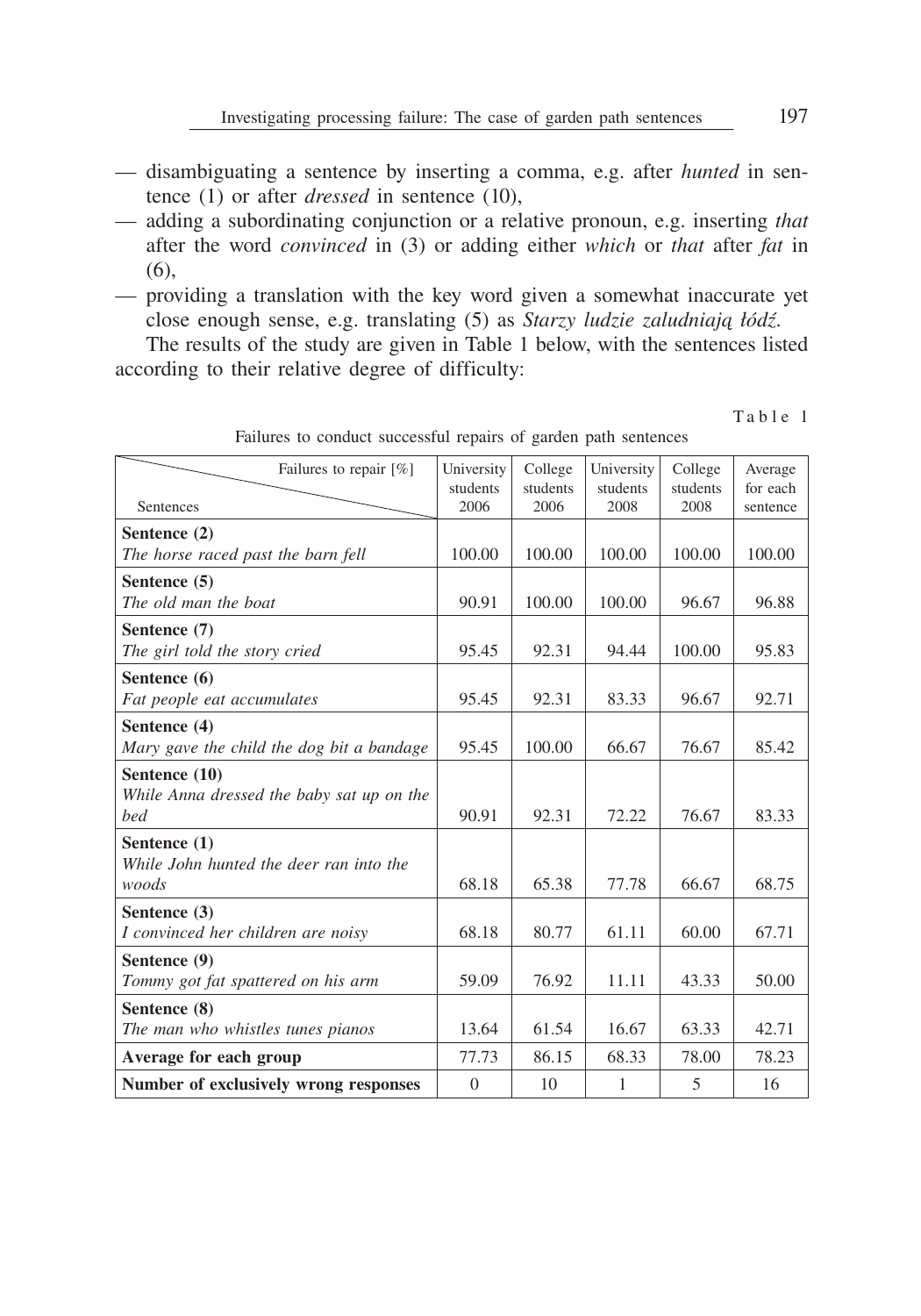### 5. DISCUSSION

The following tools offered by Sperber and Wilson's framework proved particularly applicable to the interpretation or misinterpretation of garden path sentences:

- the balance of processing cost and cognitive gain,
- the presumption of relevance of verbal inputs,
- the so-called relevance-theoretic comprehension procedure,
- the nature of conceptual meanings.

#### 5.1. THE BALANCE OF PROCESSING COST AND COGNITIVE GAIN

As could be expected, subjects found the task inordinately difficult, with the average rate of failures exceeding 78%. It might be interesting to note that in all groups participants exhibited signs of being puzzled by the sentences they were presented with. In all cases a few minutes elapsed before the participants started to write on their sheets. In each group some participants were completely unable to provide an answer. Such a result was to be expected in a situation where the prohibitively high processing cost of the linguistic material was not offset by any kind of gain except perhaps satisfaction a subject may have felt at having been able to solve a linguistic puzzle.

Predictably, a better command of English was the main factor compensating for the unusually great effort required to parse each sentence. The results achieved by students who completed an additional semester of their studies were higher by almost 10%. The difference in the contents of the syllabi followed at the college and the university can explain why results for sentence (9) differed so drastically. Causative constructions are part of the syllabus for the practical grammar at the university but not at the college. As can be seen in the table of results, university students generally scored better than college students, typically recruited from candidates not admitted to the university because their English was not good enough at the time of admissions. Moreover, as shown in the bottom line in the table, more college students returned responses with all sentences marked as wrong.

Interestingly, the two groups that participated in the test in the year 2008 achieved better results than the groups which participated in the year 2006. It would be inappropriate to draw far reaching conclusions from this fact but it might serve as an argument against a wide-spread view about falling standards brought about by abolishing entrance exams.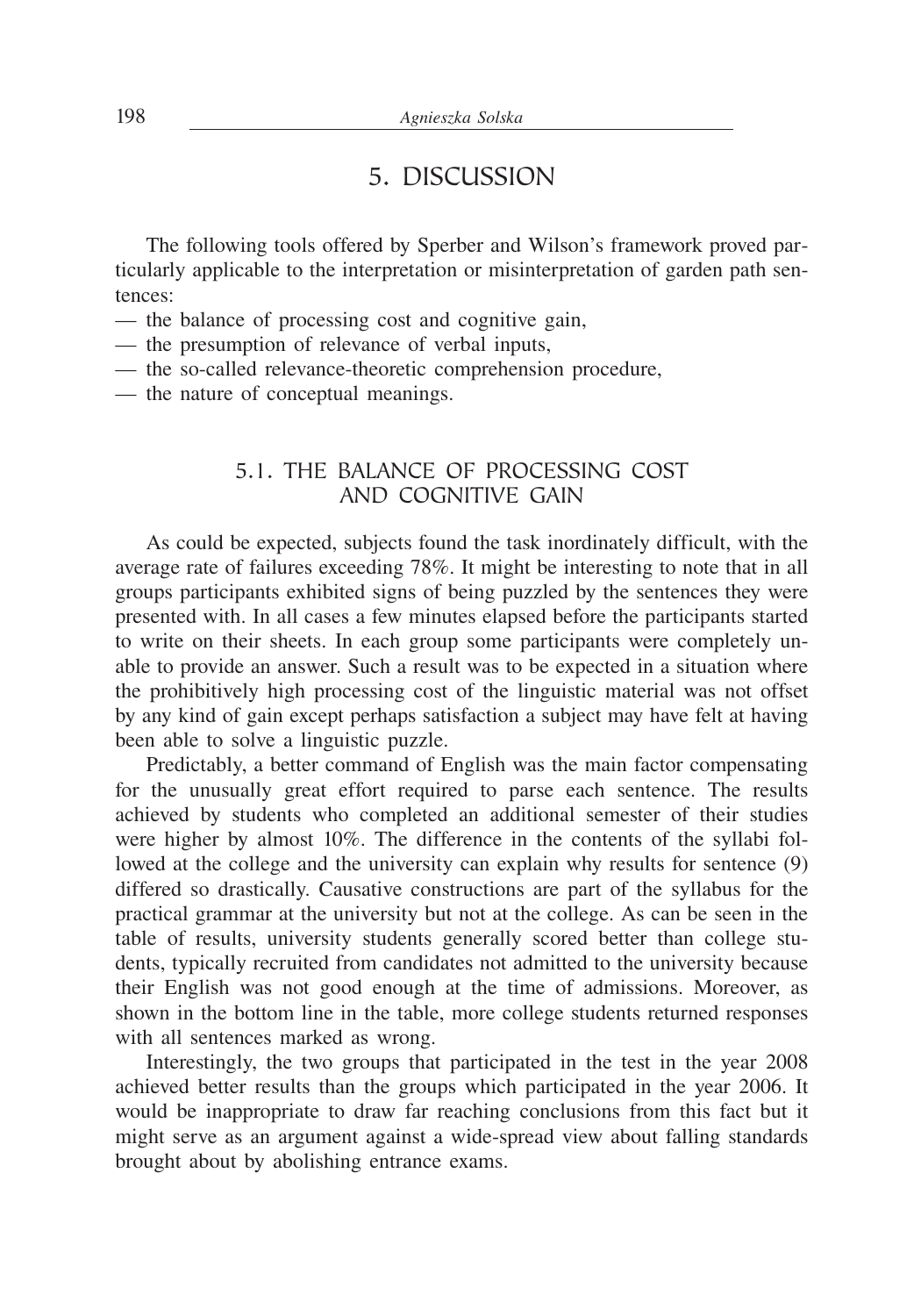#### 5.2. PRESUMPTION OF RELEVANCE

One of the tenets of the relevance theory is that part of what is communicated by verbal inputs is the guarantee of the utterance's relevance to the addressee. Such presumption of relevance might explain why participants did not abandon the frustrating task as soon as possible but kept working at it. In fact in all participating groups the subjects asked the supervisor to extend the allotted time (10 minutes).

#### 5.3. THE NATURE OF LINGUISTICALLY ENCODED MEANINGS

On the relevance-theoretic view, the relative level of difficulty of the sentences, reflected in the differing instances of failures, would depend on the nature the meanings encoded by the specific lexical items in each sentence, i.e. on what lexical, logical and encyclopedic knowledge was made available to the participants by the concepts encoded by these items.

As shown in the table of results, sentence (2), the most often quoted example of a garden path sentence, turned out particularly confusing, thwarting everybody's attempt to parse it. Incidentally, an admittedly controversial decision was made not to accept the only response that marked the sentence as correct, namely *Koń, który gnał obok stodoły upadł* on the grounds that it treated the subject as the agent of the activity. The reason why (2) should be so hard to parse might be that the phrase *past the barn* can hardly be expected to give access to information connected with a horse-racing event at which horses do not merely race but are raced against each other. In addition, for most second year students the lexical entry of the word *race* does not contain information about its potential status as a transitive verb.

In sentence (5), the second most baffling sentence, the string *the old man* was interpreted as a verb phrase due to the fact that it can form a tenable concept corresponding to a particularly frequently occurring expression. On the other hand, the collocation *man the boat* is relatively unknown to Polish students of English.

In sentence (7), the encyclopedic entry for the verb *tell* includes information about the kind of things that can be told, such as *stories*, *lies*, *the truth* or *jokes*. The verb was indeed followed by one such word causing almost all subjects to make a justified, though wrong assumption about the girl telling the story.

In (6) the subjects encountered the string *fat people*, highly likely to form a complex concept, which led them to interpret the two words as a phrase.

In sentence (4) the garden path effect arose because the string *the child* and the string *the dog* make highly likely candidates for the kind of phrases that might function as the goal and the patient of the verb *give*.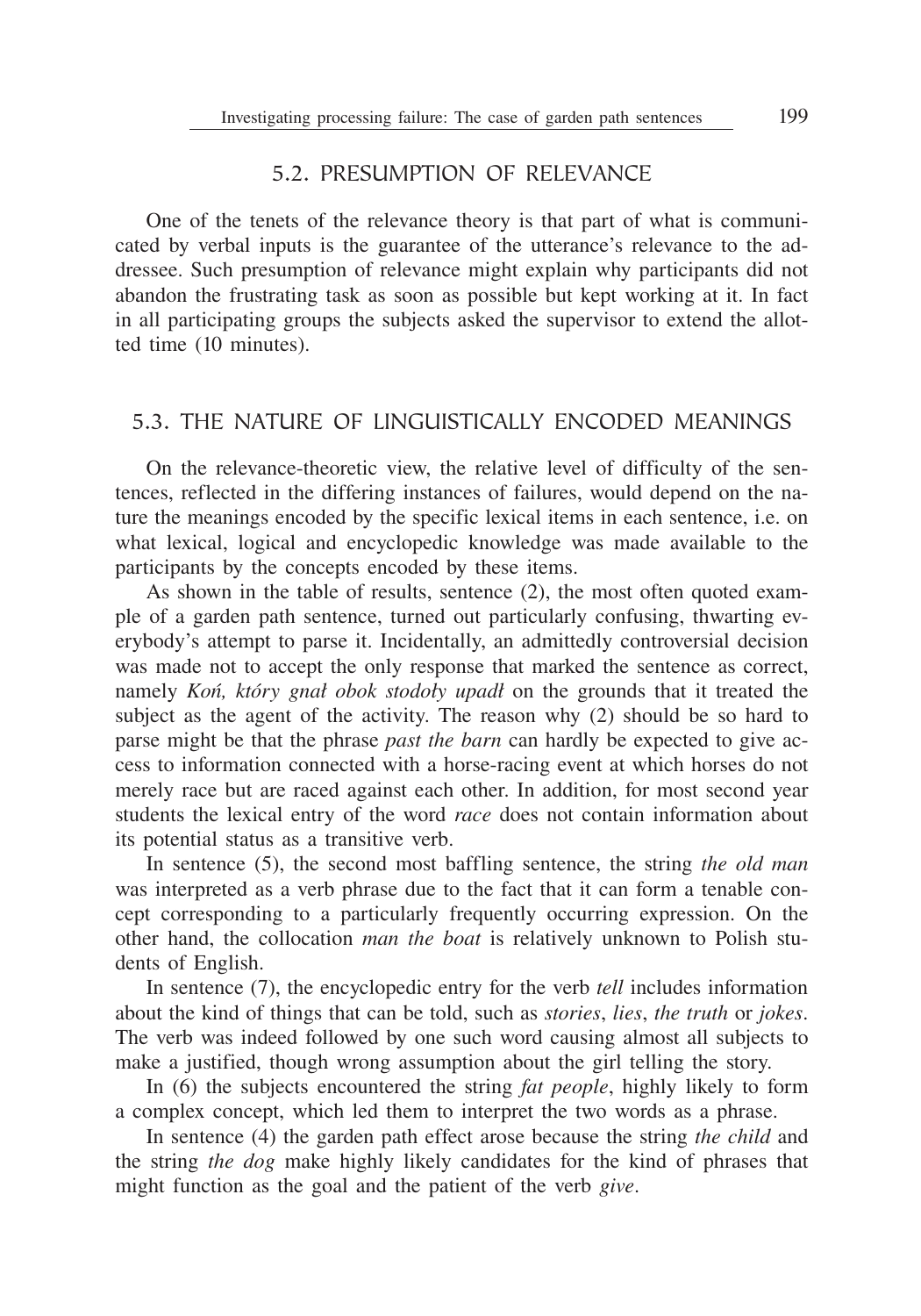The conceptual address for the verb *dress* in (10) contains an inference rule yielding the information 'put clothes on someone', which would invite the language user to search for the possible recipient of the action. Information about being dressed is indeed contained in the encyclopedic entry for the word *baby*, making the subjects believe that the baby was being dressed.

Similarly, the verb *hunt* in sentence (1) activates the inference 'When a person hunts he or she engages in the pursuit, capture or killing of a prey.' This is why the reader of (1) is likely to make a wrong assumption about the deer being hunted. Interestingly, sentence (1), whose syntactic structure was identical with that of sentence (10), yielded fewer incorrect responses. The possible explanation might be that for most Polish speakers of English *dressing a baby* evokes a more obvious scenario than *hunting a deer*.

The string *her children* in sentence (3) was mistakenly interpreted as the object of the verb *convinced* since it constitutes a very likely candidate for being the patient of this verb. Morever, the feminine pronoun *she* gives access to the concept WOMAN and women having children is part of our encyclopaedic knowledge of the word.

In sentence (9) the string *got fat* was interpreted as a phrase since the collocation *get fat* has a particularly high frequency of occurrence in the English language. However, the relatively long remaining part of the sentence must have counteracted the garden path effect, which is why the ambiguity remained unresolved only in about half the cases.

Sentence (8) was understood correctly by most subjects. Those who remained unable to parse it correctly probably did so because the encyclopaedic entry for *whistle* includes information about the kind of things that can be whistled, for example, *tunes*. Moreover, for many Polish learners of English the lexical entry for word *tune* does not contain information about its possible nominal status.

To sum up, the sentences which turned out to be particularly confusing contained words whose full lexical and encyclopaedic entries were not sufficiently obvious to the subjects. Identifying the intended subcategorization frame of such verbs as *race*, *hunt* and *dress* proved especially difficult.

#### 6. CONCLUSIONS

The study reported in this paper demonstrated the usefulness of the theoretical instruments of Sperber and Wilson's model of utterance comprehension. The theory correctly identified linguistic and cognitive factors which can hamper the correct understanding of utterances and predicted cases in which processing failure is inevitable.